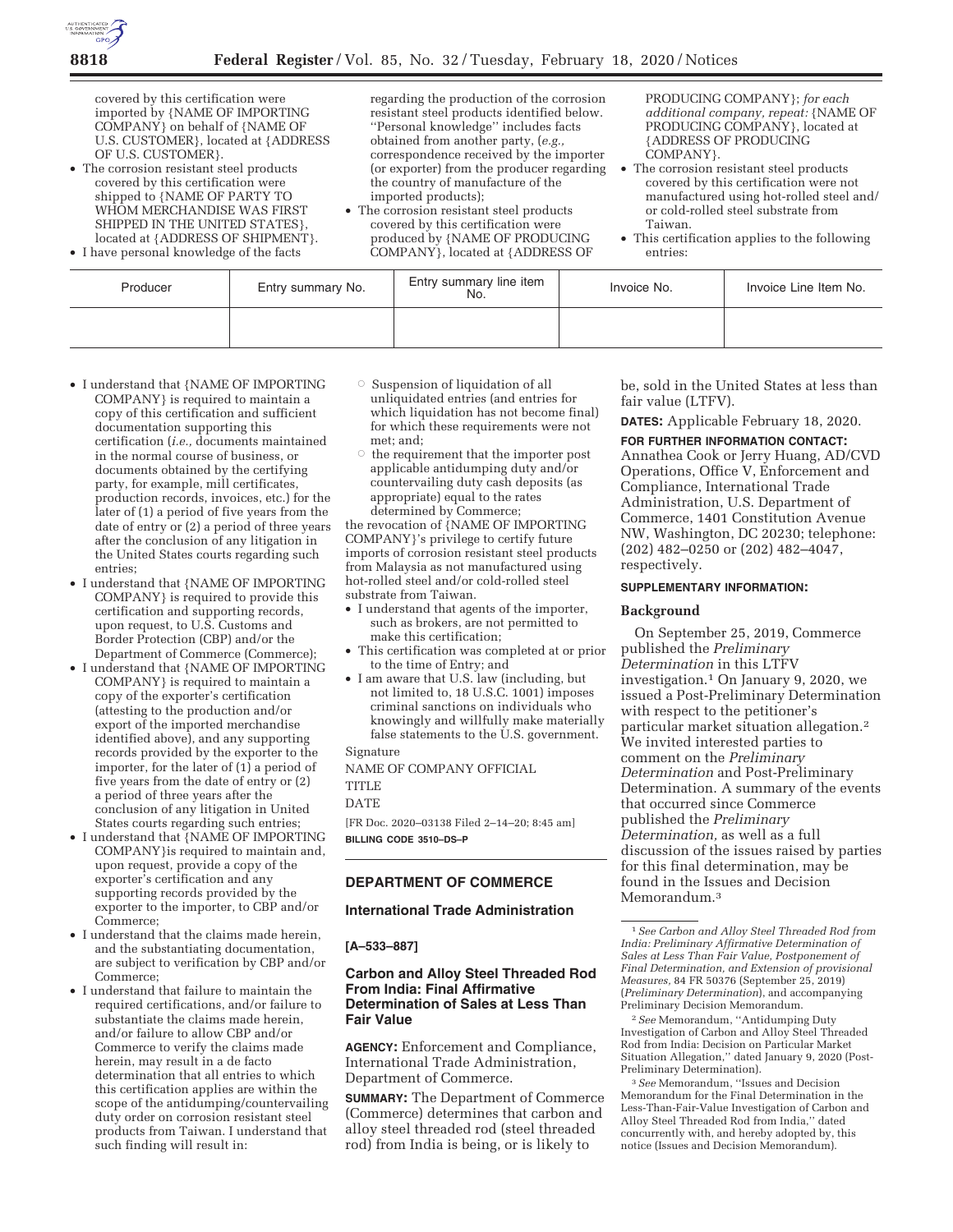The Issues and Decision Memorandum is a public document and is on file electronically via Enforcement and Compliance's Antidumping and Countervailing Duty Centralized Electronic Service System (ACCESS). ACCESS is available to register users at *http://access.trade.gov,* and to all parties in the Central Records Unit, room B8024 of the main Commerce building. In addition, a complete version of the Issues and Decision Memorandum can be access directly at *http:// enforcement.trade.gov.* The signed and electronic versions of the Issues and Decision Memorandum are identical in content.

## **Period of Investigation**

The period of investigation is January 1, 2018 through December 31, 2018.

#### **Scope of the Investigation**

The products covered by this investigation are steel threaded rods from India. For a complete description of the scope of this investigation, *see*  Appendix I.

## **Scope Comments**

During the course of this investigation and the concurrent countervailing duty (CVD) investigation of steel threaded rod from India, the concurrent antidumping duty (AD) and CVD investigations of steel threaded rod from the People's Republic of China, and the concurrent AD investigations of steel threaded rod from Taiwan and

Thailand, certain interested parties commented on the scope of the investigations as it appeared in the *Initiation Notices.*4

On July 22, 2019, we issued a Preliminary Scope Memorandum.5 Interested parties' scope-related case briefs were due on August 28, 2019.6 Because we did not receive any comments on the Preliminary Scope Memorandum, we are adopting the proposed scope language in this final determination, *see* Appendix I.

## **Analysis of Comments Received**

All issues raised in the case and rebuttal briefs submitted by interested parties in this investigation are addressed in the Issues and Decision Memorandum. For a list of these issues, *see* Appendix II.

## **Verification**

Between October and December 2019, we conducted verification of the sales and cost of production data reported by the participating respondent in this investigation, Mangal Steel Enterprises (Mangal), as well as the sales data reported by Mangal's U.S. affiliate, North American Steel Connection, in accordance with section 783(i) of Tariff Act of 1930, as amended (the Act).7

## **Changes Since the Preliminary Determination**

Based on our analysis of the comments received and our findings at verification, we made certain changes to the margin calculations for Mangal since the *Preliminary Determination.* For a discussion of these changes, *see* the Issues and Decision Memorandum.

Additionally, for purposes of this final determination, Commerce determined Daksh Fasteners' margin on the basis of adverse facts available (AFA), pursuant to sections 776(a)(2)(A)–(C) and 776(b) of the Act. For further information, *see* the Issues and Decision Memorandum.

## **All-Others Rate**

Section 735(c)(5)(A) of the Act provides that the estimated weightedaverage dumping margin for all other producers and exporters not individually investigated shall be equal to the weighted average of the estimated weighted-average dumping margins established for individually investigated exporters and producers, excluding any margins that are zero, *de minimis,* or determined entirely under section 776 of the Act. Because the final rate determined for Daksh Fasteners is based entirely on AFA, we based the all-others rate on the rate calculated for Mangal.

## **Final Determination**

Commerce determines that the weighted-average dumping margins are as follows:

| Exporter/producer                          | Estimated<br>weighted-average<br>dumping margin<br>(percent) | Cash<br>deposit rate<br>(adjusted for<br>export subsidy<br>(nercent) |  |
|--------------------------------------------|--------------------------------------------------------------|----------------------------------------------------------------------|--|
| Daksh Fasteners <sup>9</sup><br>All Others | 28.34<br>2.47<br>2.47                                        | 22.86<br>0.00<br>0.00                                                |  |

## **Continuation of Suspension of Liquidation**

In accordance with section 735(c)(1)(B) of the Act, Commerce will

6*See* Preliminary Scope Decision Memorandum at 3.

instruct U.S. Customs and Border Protection (CBP) to continue to suspend liquidation of all appropriate entries of steel threaded rod from India, as

8As noted in the ''Continuation of Suspension of Liquidation'' section, we are adjusting the cash

described in Appendix I of this notice, which are entered or withdrawn from warehouse for consumption on or after September 25, 2019, the date of

9As explained in the Issues and Decision Memorandum, this company is receiving a rate based on total AFA because it did not respond to our AD questionnaire.

<sup>4</sup>*See Carbon and Alloy Steel Threaded Rod from India, Taiwan, Thailand, and the People's Republic of China: Initiation of Less-Than-Fair-Value Investigations,* 84 FR 10034 (March 19, 2019); *Carbon and Alloy Steel Threaded Rod from India and the People's Republic of China: Initiation of Countervailing Duty Investigations,* 84 FR 10040 (March 19, 2019) (collectively, *Initiation Notices*).

<sup>5</sup>*See* Memorandum, ''Carbon and Alloy Steel Threaded Rod from India, Taiwan, Thailand, and the People's Republic of China: Scope Comments Decision Memorandum for the Preliminary Determinations,'' dated July 22, 2019.

<sup>7</sup>*See* Memorandum, ''Verification of Cost Response of Mangal Steel Enterprises Ltd. in the Antidumping Duty Investigation of Carbon and Alloy Steel Threaded Rod from India,'' dated December 10, 2019; Memorandum, ''Verification of the Sales Response of Mangal Steel Enterprise Limited in the Antidumping Duty Investigation of Carbon and Alloy Steel Threaded Rod from India,'' dated January 3, 2020; and Memorandum, ''Verification of the Constructed Export Price (CEP) Sales Response of North American Steel Connection in the Antidumping Duty Investigation of Carbon and Alloy Steel Threaded Rod from India,'' dated January 3, 2020.

deposit rates to take into account the export subsidy rates found in the companion CVD investigation. Specifically, for Mangal and all others, we adjusted the cash deposit rates by the export contingent subsidy rate calculated for Mangal in that investigation (*i.e.,* 5.48 percent). We also adjusted the cash deposit rate for Daksh Fasteners by the export contingent subsidy rate for Mangal, because it is the lowest export subsidy rate determined for any party in the companion CVD proceeding.